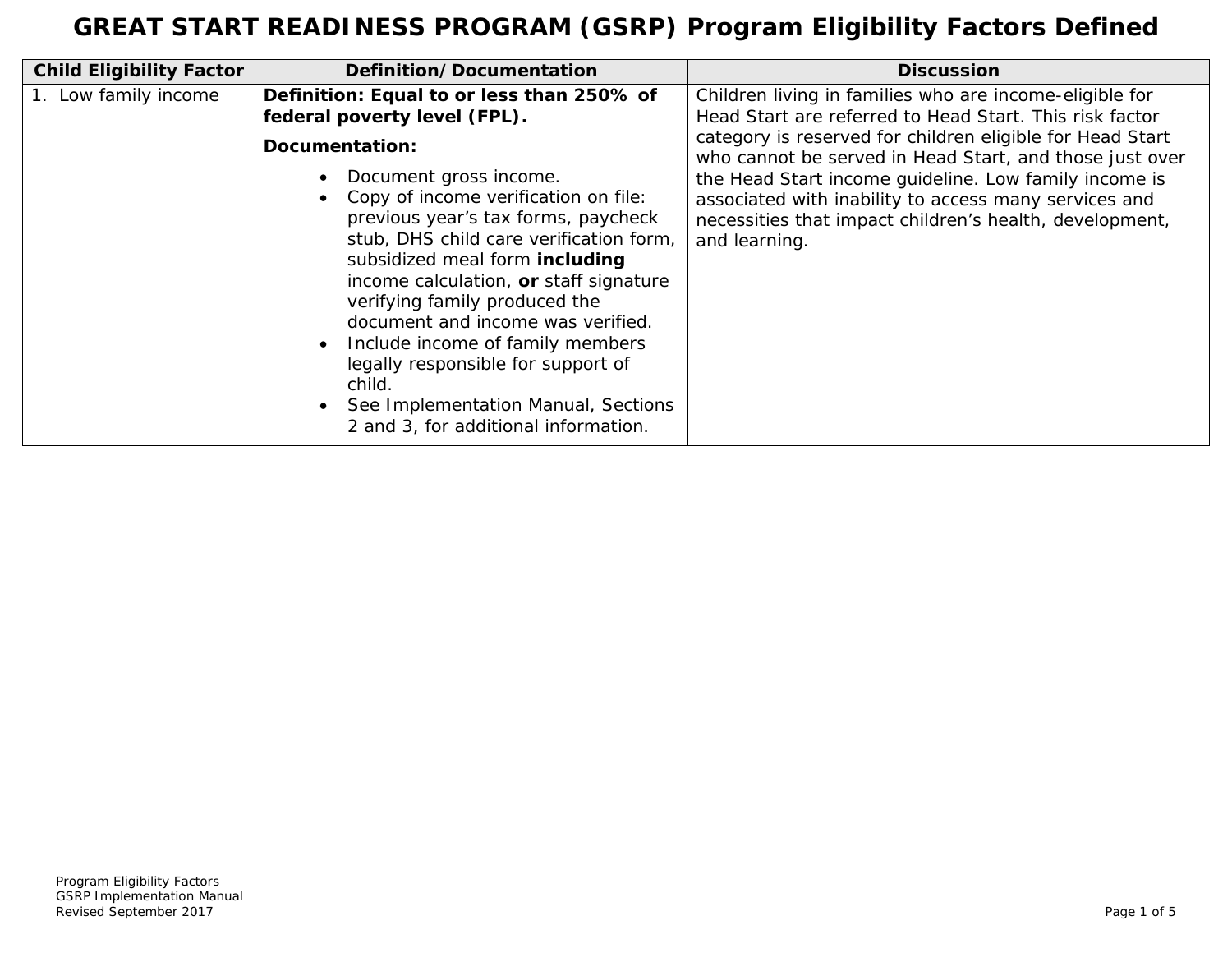| <b>Child Eligibility Factor</b>                                 | Definition/Documentation                                                                                                                                                                                                                                                                                                                                                                                                                                          | <b>Discussion</b>                                                                                                                                                                                                                                                                                                                                                                                                                                                                                                                                                                                                                                                                                                                                                                                                                                                                                                                                                                                                      |
|-----------------------------------------------------------------|-------------------------------------------------------------------------------------------------------------------------------------------------------------------------------------------------------------------------------------------------------------------------------------------------------------------------------------------------------------------------------------------------------------------------------------------------------------------|------------------------------------------------------------------------------------------------------------------------------------------------------------------------------------------------------------------------------------------------------------------------------------------------------------------------------------------------------------------------------------------------------------------------------------------------------------------------------------------------------------------------------------------------------------------------------------------------------------------------------------------------------------------------------------------------------------------------------------------------------------------------------------------------------------------------------------------------------------------------------------------------------------------------------------------------------------------------------------------------------------------------|
| 2. Diagnosed disability<br>or identified<br>developmental delay | Definition: Child is eligible for special<br>education services or child's<br>developmental progress is less than that<br>expected for his/her chronological age, or<br>chronic health issues cause development<br>or learning problems.                                                                                                                                                                                                                          | A child may be eligible because of a specific diagnosis or<br>significant delay resulting in an Individualized Education<br>Program (IEP).<br>Developmental progress may be less than expected in<br>one or more developmental domains (cognitive, social,<br>emotional, physical), or child was eligible for Part C of<br>IDEA (Early On®) services, but not Part B, 619 (i.e., not<br>eligible for early childhood special education services, but<br>at risk of becoming special education eligible).<br>Child has health issues, including high lead level, that<br>have a high probability of resulting in a developmental<br>delay or learning difficulty, although not yet detectable.<br>Physician referral, special education referral,<br>developmental screening, or parent report may indicate<br>delay.<br>Parental report of developmental concern or chronic<br>health concern should be referred to the local<br>intermediate school district for observation and/or<br>evaluation and recommendation. |
|                                                                 | Documentation:<br>Referral or diagnosis from physical or<br>mental health system or provider, or<br>other early childhood program<br>Early On <sup>®</sup> transition referral at age<br>three<br>Special education referral;<br>developmental concerns noted, but<br>not eligible for services<br>Individualized Education Plan (IEP)<br>Screening assessment results<br>combined with professional or<br>parental referral<br>Specific diagnosis on health form |                                                                                                                                                                                                                                                                                                                                                                                                                                                                                                                                                                                                                                                                                                                                                                                                                                                                                                                                                                                                                        |
| 3. Severe or challenging<br>behavior                            | Definition: Child has been expelled from<br>preschool or child care center.                                                                                                                                                                                                                                                                                                                                                                                       | Child's behavior has prevented participation in another<br>group setting or mental health professional has referred.                                                                                                                                                                                                                                                                                                                                                                                                                                                                                                                                                                                                                                                                                                                                                                                                                                                                                                   |
|                                                                 | Documentation:<br>Exclusion from other preschool/child<br>care programs.<br>Social services or medical referrals.<br>Parent interview questions/report.<br>Legal report or restraining order.<br>Staff documentation on home visits or<br>other contacts.                                                                                                                                                                                                         | Interview question: "Does anyone in the household hit or<br>throw things when he/she is angry?"                                                                                                                                                                                                                                                                                                                                                                                                                                                                                                                                                                                                                                                                                                                                                                                                                                                                                                                        |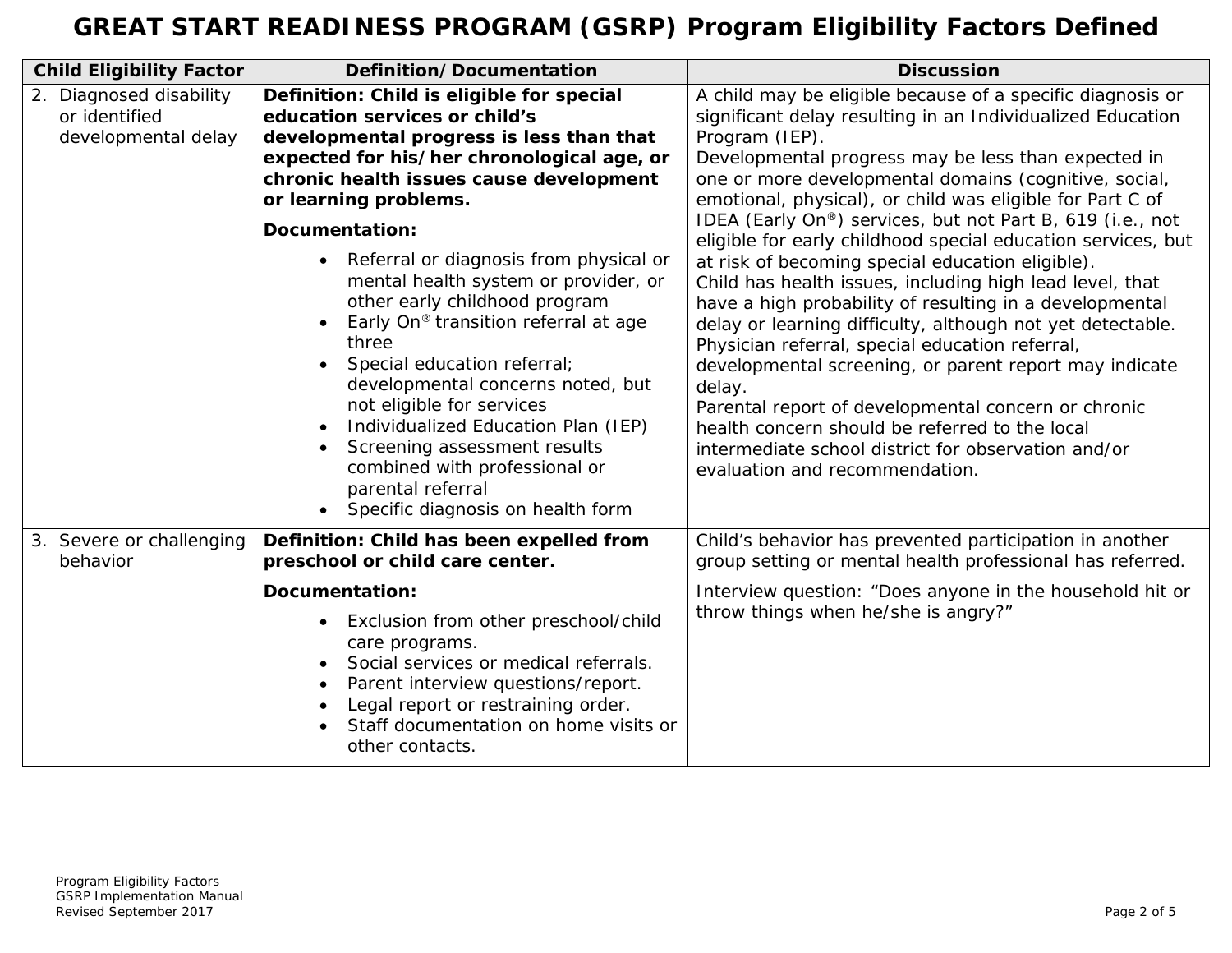| <b>Child Eligibility Factor</b>                          | Definition/Documentation                                                                                                                                                                                                                                                                                                                                                                                                 | <b>Discussion</b>                                                                                                                                                                                                                                                                                                                        |
|----------------------------------------------------------|--------------------------------------------------------------------------------------------------------------------------------------------------------------------------------------------------------------------------------------------------------------------------------------------------------------------------------------------------------------------------------------------------------------------------|------------------------------------------------------------------------------------------------------------------------------------------------------------------------------------------------------------------------------------------------------------------------------------------------------------------------------------------|
| 4. Primary home<br>language other than<br>English        | Definition: English is not spoken in the<br>child's home; English is not the child's first<br>language.<br>Documentation:<br>Interview question: "What language is<br>spoken in your home?"<br>Parent or advocate report.<br>$\bullet$                                                                                                                                                                                   | Children entering school not speaking English must learn<br>the language as well as the academic content. For most<br>children in the United States who do not speak English at<br>home, academic learning will be slowed unless they have<br>opportunities to read, write, hear, and speak correct<br>English in their preschool years. |
| 5. Parent/guardian with<br>low educational<br>attainment | Definition: Parent has not graduated from<br>high school or is illiterate.<br>Documentation:<br>Parent report.<br>School report, record, or referral.                                                                                                                                                                                                                                                                    | To enter school ready to learn, children need many<br>experiences with books and language. Parents who<br>cannot read or who have low educational attainment are<br>less able to help their own children by offering them the<br>consistent, frequent, and positive experiences with books<br>and language they need for school success. |
| 6. Abuse/neglect of<br>child or parent                   | Definition: Domestic, sexual, or physical<br>abuse of child or parent; child neglect<br>issues. Child Protective Services report.<br>Documentation:<br>Parent report.<br>Court or police report.<br>Restraining order in domestic violence<br>situation.<br>Family received services in a 0-3<br>Secondary Prevention Program.<br>Medical report.<br>Community knowledge of family.<br>May be discovered on home visits. | Includes abuse/neglect of child as well as<br>domestic/spousal abuse of parent or sibling.<br>Abuse of alcohol, prescription or non-prescription<br>(inhalants, cough syrup, methamphetamine, etc.) drugs<br>by family members or in the home.                                                                                           |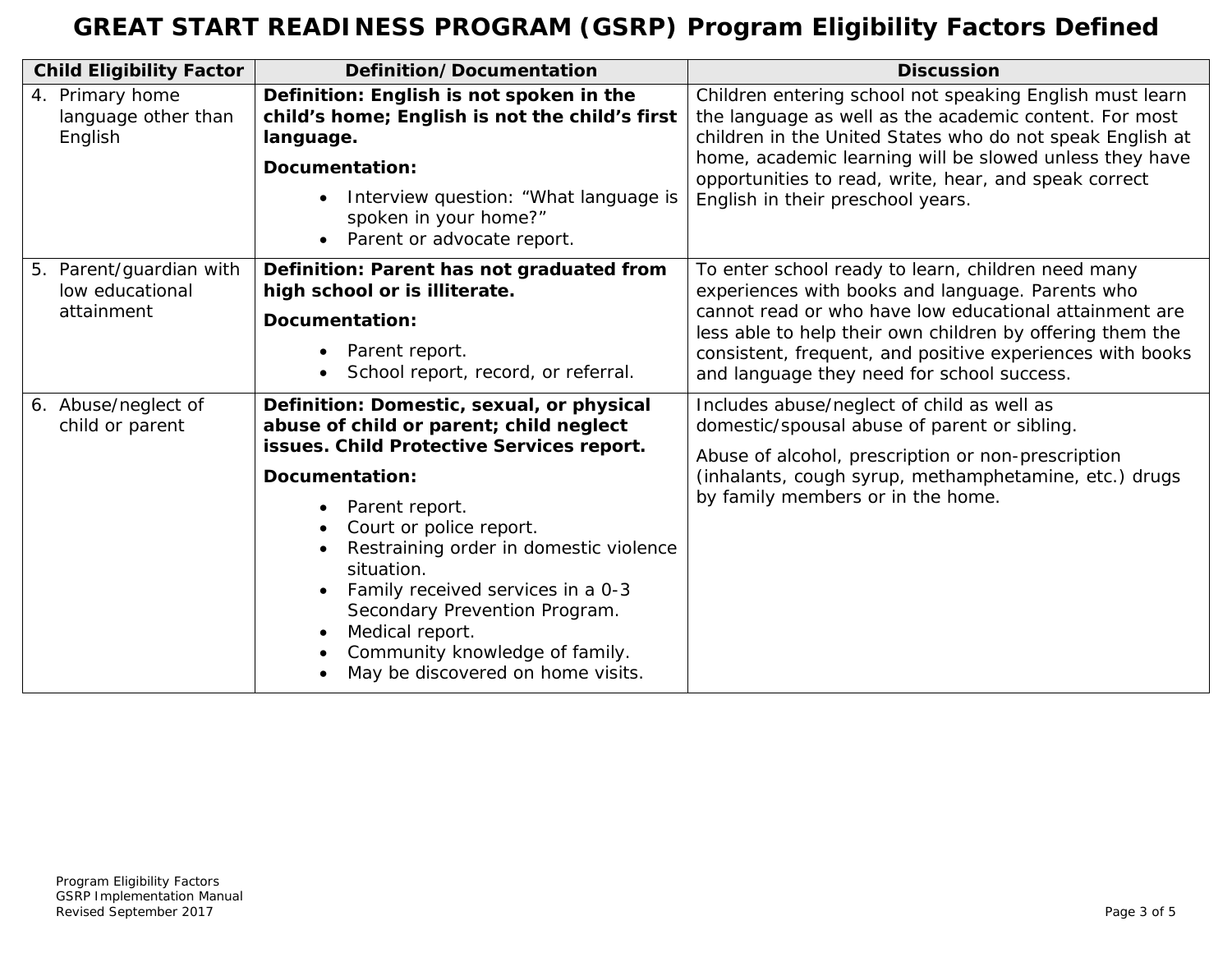| <b>Child Eligibility Factor</b> | Definition/Documentation                                                                                                                              | <b>Discussion</b>                                                                                                                                                                |
|---------------------------------|-------------------------------------------------------------------------------------------------------------------------------------------------------|----------------------------------------------------------------------------------------------------------------------------------------------------------------------------------|
| 7. Environmental risk           | Definition: Parental loss due to death,<br>divorce, incarceration, military service, or<br>absence;                                                   | Could include armed services deployment, incarceration,<br>chronic illness (physical, mental, emotional), or frequent<br>changes in custody, grandparents raising grandchildren, |
|                                 | Documentation:                                                                                                                                        | single parent, foster family or marital problems.                                                                                                                                |
|                                 | Parent report.<br>$\bullet$<br>Divorce and custody papers.<br>Death certificate.<br>Other legal forms.<br>Deployment orders.<br>Letter from facility. |                                                                                                                                                                                  |
|                                 | Definition: sibling issues;                                                                                                                           | Child's situation is negatively affected by issues related to                                                                                                                    |
|                                 | <b>Documentation:</b><br>Legal or medical report.<br>Parent report.<br>Agency referral                                                                | a sibling (e.g., chronic illness, behavior issues, disability,<br>death).                                                                                                        |
|                                 | Definition: teen parent (not age 20 when<br>first child born);                                                                                        | If child is a much later birth, rather than the first child of<br>a teenager or one of several in close proximity, the factor                                                    |
|                                 | Documentation:<br>Birth certificate.<br>$\bullet$<br>Ages of siblings.                                                                                | may or may not cause risk and should be examined<br>carefully.                                                                                                                   |
|                                 | Definition: family is homeless or without<br>stable housing;                                                                                          | Family is homeless, living in a shelter or with other<br>families, is in home foreclosure, or has frequent changes                                                               |
|                                 | Documentation:<br>Address records.<br>Custody orders.<br>Parent report.<br>Social services or medical referral.                                       | of residence.                                                                                                                                                                    |